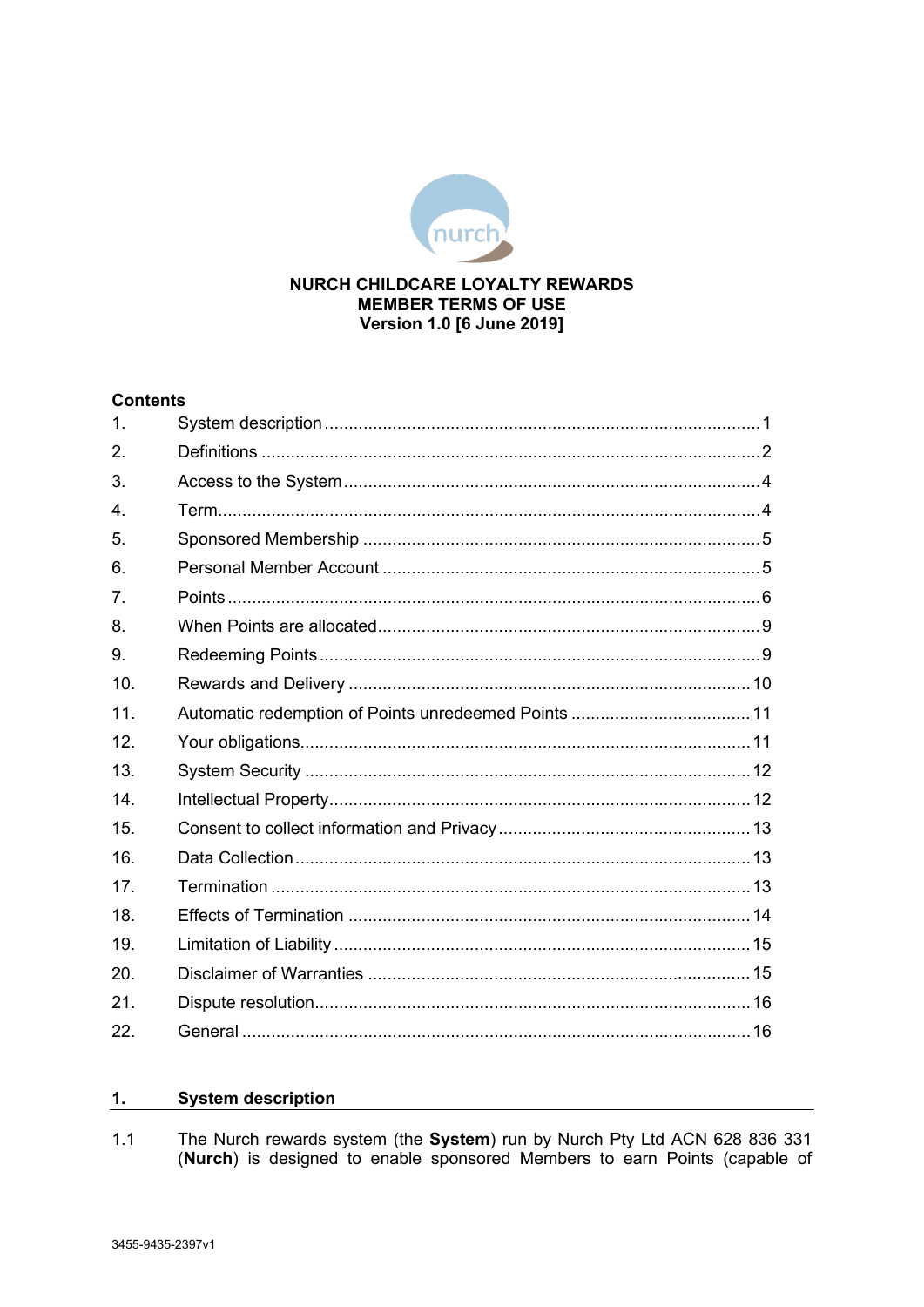redemption under these Terms) to reward their loyalty and usage of their preferred Childcare Provider who has agreed to sponsor their Membership.

- <span id="page-1-1"></span>1.2 This System is only available to persons who are:
	- (a) Using a childcare service located in Australia that is a System Participant, and for so long as that System Participant continues to Sponsor your membership; and
	- (b) legally considered to be an adult in Australia or have the legal capacity to sign a contract in Australia.
- 1.3 By accepting these Terms, you warrant that you satisfy the conditions in clause [1.2](#page-1-1) immediately above.

#### <span id="page-1-0"></span>**2. Definitions**

- 2.1 **\$**: refers to Australian dollars.
- 2.2 **ACL**: the Australian Consumer Law at Schedule 2 of the Competition and Consumer Act 2010 (Cth).
- 2.3 **Billing Cycle:** means, for the purposes of calculating Points, each seven day period beginning on a Monday and ending on the following Sunday.
- 2.4 **Business Day**: a day other than a Saturday, Sunday or public holiday in Brisbane, Queensland, Australia.
- 2.5 **Childcare Provider**: a provider of centre based day care (including long day care and occasional care), and outside school hours care (including before, after and vacation care services) located in Australia.
- 2.6 **Content:** all copyright, database rights text, graphics, user interfaces, visual interfaces, photographs, trademarks, logos, sounds, music, artwork, software code and the design, structure, selection, coordination, expression, "look and feel" and arrangement of such content relating to or used in the System, including Nurch Intellectual Property.
- 2.7 **Enrolled Child**: means any child for which you are parent or guardian who is enrolled in the Sponsor Centre.
- 2.8 **Full**-**Day Booking**: any session booking with your Sponsor Centre of at least 5 hours duration.
- 2.9 **Intellectual Property**: includes all inventions; discoveries; innovations; novel or technical information and data; processes; patents; computer programs; software; code; drawings; plans; specifications; trade marks; designs; trade secrets; knowhow; domain names; and any work resulting from intellectual activity in the industrial, scientific, education, literary or artistic fields.
- 2.10 **Nurch:** Nurch Pty Ltd ABN 73 628 836 331 being the administrator of the System, or its authorised representatives.
- 2.11 **Nurch Intellectual Property**: means Intellectual Property owned by Nurch, including the Background Intellectual Property and (without limitation) any other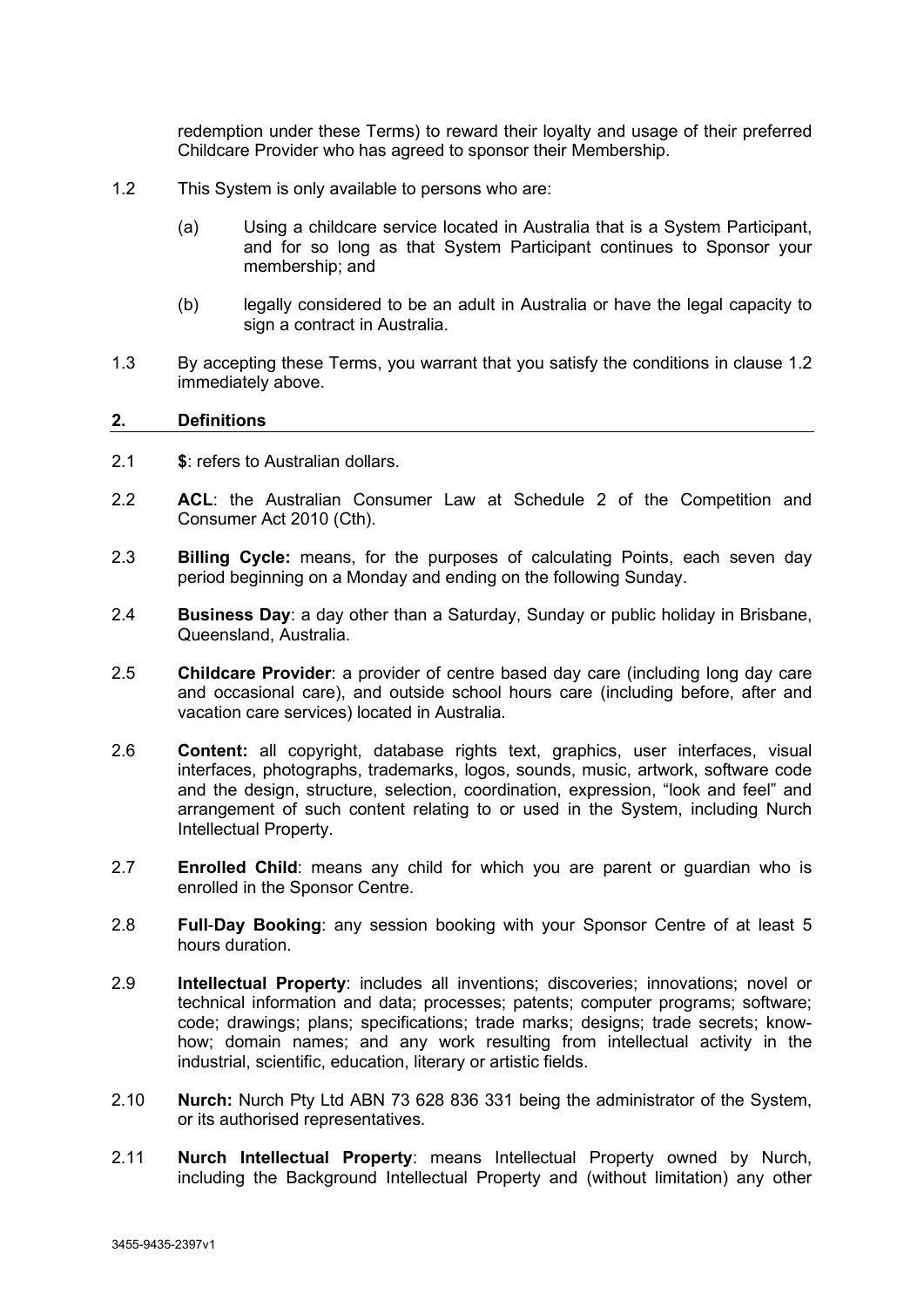Intellectual Property relating to the creation, use and commercialisation of the System.

- 2.12 **Member(s)**: a parent and/or guardian of a child attending a System Participant that has received member sponsorship and been granted access to the System by Nurch.
- 2.13 **Membership Class**: the class allocated to you by your Sponsor Centre (at its sole discretion) or by your continued accumulation of Membership Credits, in accordance with clause [7.3](#page-6-0) and these Terms.
- 2.14 **Membership Credits**: has the meaning given in clause [7.3.](#page-6-0)
- 2.15 **Minimum Redemption Value**: has the meaning given in clause [9.4.](#page-8-2)
- 2.16 **Out-of-Pocket Expense** or **OOP**: that portion of fees paid personally by you to your Sponsor Centre attributable to each Billing Cycle, that is left over after the application of any discount, subsidy, rebate or similar benefit (including those payable by the Australian Government from time to time); as represented to Nurch by your Sponsor Centre.
- 2.17 **OOP Day**: for each Enrolled Child, is a calender day on which that child was booked to attend the Sponsor Centre and for which all OOP has been fully paid (with Partial-Day Bookings counted as one (1)).
- 2.18 **Partial-Day Booking**: any session booking with your Sponsor Centre that is less than a Full-Day Booking.
- 2.19 **Personal Information**: has the same meaning as defined in the *Privacy Act 1988* (Cth).
- 2.20 **Points**: points awarded to Members for participating in the System in accordance with these Terms, including as more fully described at clause [7.](#page-5-0)
- 2.21 **Promotion**: a promotion offered by your Sponsor Centre to you via the Portal which (subject to your acceptance and availability) will entitle you to earn additional Points in accordance with the terms and conditions of that promotion. *For example: 5x Points calculated on your OOP for each Monday attended for a specific period.*
- 2.22 **Privacy Laws**: the *Privacy Act 1988* (Cth), including the Australian Privacy Principles.
- 2.23 **Redemption Value**: the dollar value for which Points may be redeemed, which as at the date of these Terms, is equal to one thirtieth (1/30) of one dollar (\$1) for each Point. *For example, the Redemption Value of 300 Points is \$10.00.*
- 2.24 **Rewards System Agreement**: the written contract between Nurch and your Sponsor Centre which provides (amongst other things) for your Membership.
- 2.25 **Rewards**: any Rewards and/or vouchers that may form part of the range of such available for purchase from time to time by Members when redeeming Points through the System.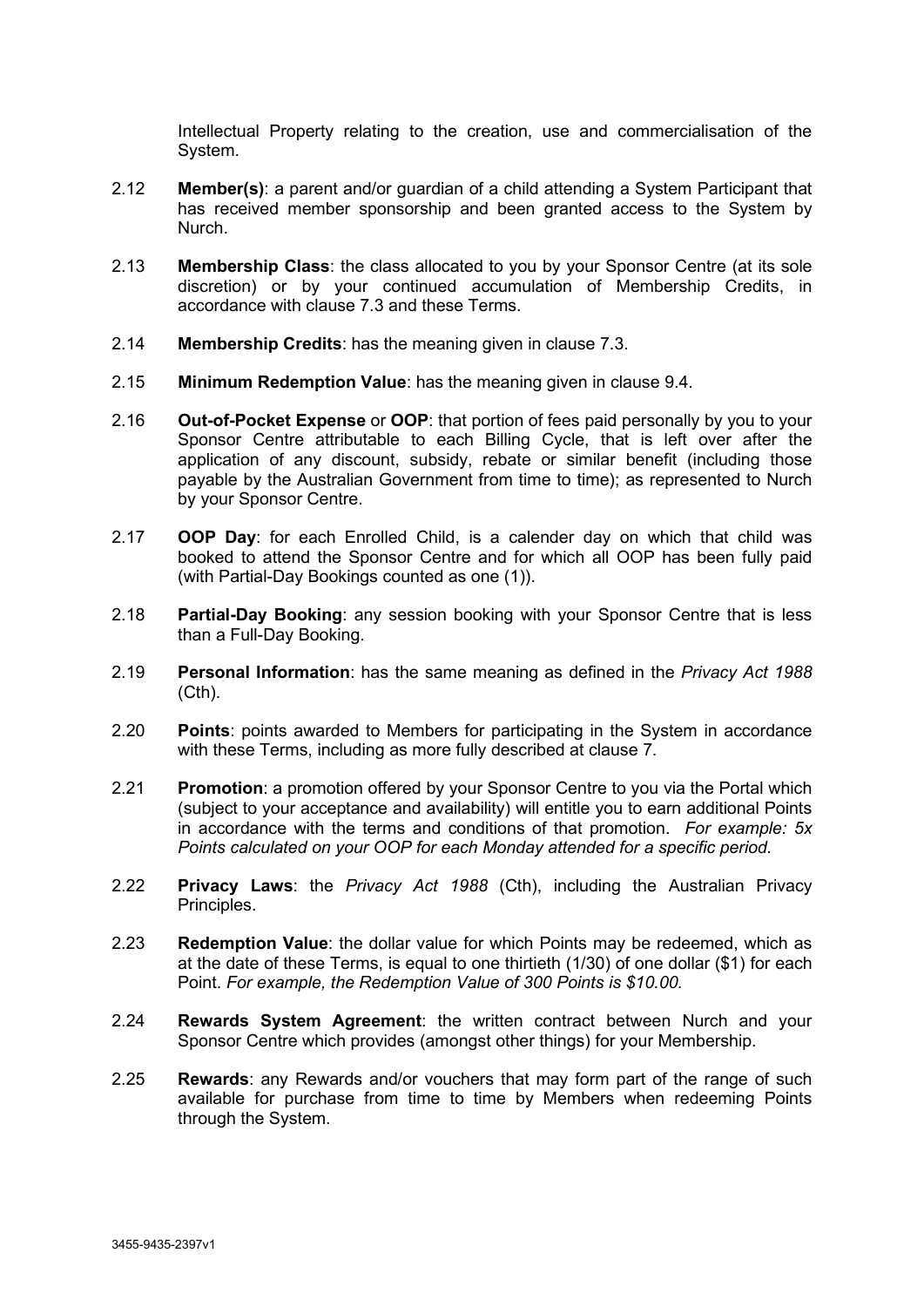- 2.26 **Sponsor Centre**: a System Participant that has sponsored your Membership, including by causing you to be invited to be a Member, provision of information to Nurch and meeting the ongoing costs associated with your Membership.
- 2.27 **System:** the Nurch Rewards program accessible online and through mobile devices, as described in these Terms.
- 2.28 **System Participant**: a Childcare Provider with a continuing legally binding agreement with Nurch to participate in the System, including with respect to sponsoring Members, provision of information to Nurch to allow calculation and provision of Points and meeting all costs of their Members' participation in the System.
- 2.29 **Terms**: this document, and any other documents referred to in it; or any updates or replacements notified by Nurch from time to time.
- 2.30 **Website** means www.nurch.com.au.
- 2.31 **You** or **Your**: unless these Terms indicate otherwise, the Member holding the relevant Nurch account.

# <span id="page-3-0"></span>**3. Access to the System**

- 3.1 By receiving access to the System, you agree to be bound by these Terms.
- 3.2 You must not do anything with the System which is not expressly permitted by these Terms.
- <span id="page-3-3"></span>3.3 Subject to clause [3.5,](#page-3-2) Nurch may at any time for any reason and without notice to you, modify, suspend, withdraw or terminate operation of or access to the System including any functionalities of the system. Nurch may also upgrade the System for fixes, and to add support for new functions or services.
- <span id="page-3-4"></span>3.4 Subject to clause [3.5](#page-3-2) and clause [9.5,](#page-8-3) Nurch may change these Terms and any related policy or procedure (including without limitation the Privacy Policy and Complaint Handling Procedure) from time to time, including (without limitation) making changes to the Points that may be earned, the range of Rewards and the number of Points required for Rewards, and the period for expiry of existing or future Points. Nurch suggests that you check these Terms for any changes from time to time. Your continued use of the System following any changes will mean that you accept and agree to the updated version of these Terms.
- <span id="page-3-2"></span>3.5 Nurch's rights under clauses [3.3](#page-3-3) and [3.4](#page-3-4) are subject to Nurch's compliance with Australian law (including the ACL, Privacy Laws, the Corporations Act 2001 (Cth) and any requirements of the Australian Securities and Investments Commission). Any changes made by Nurch to this System will be notified to Members and Sponsor Centres (wherever possible prior to becoming effective), including by email notification sent through the System and posting of notices on the Website).

### <span id="page-3-1"></span>**4. Term**

4.1 These Terms (as amended from time to time) commence immediately upon you accepting these Terms and using the System and continue until your Membership is cancelled or terminated by Nurch.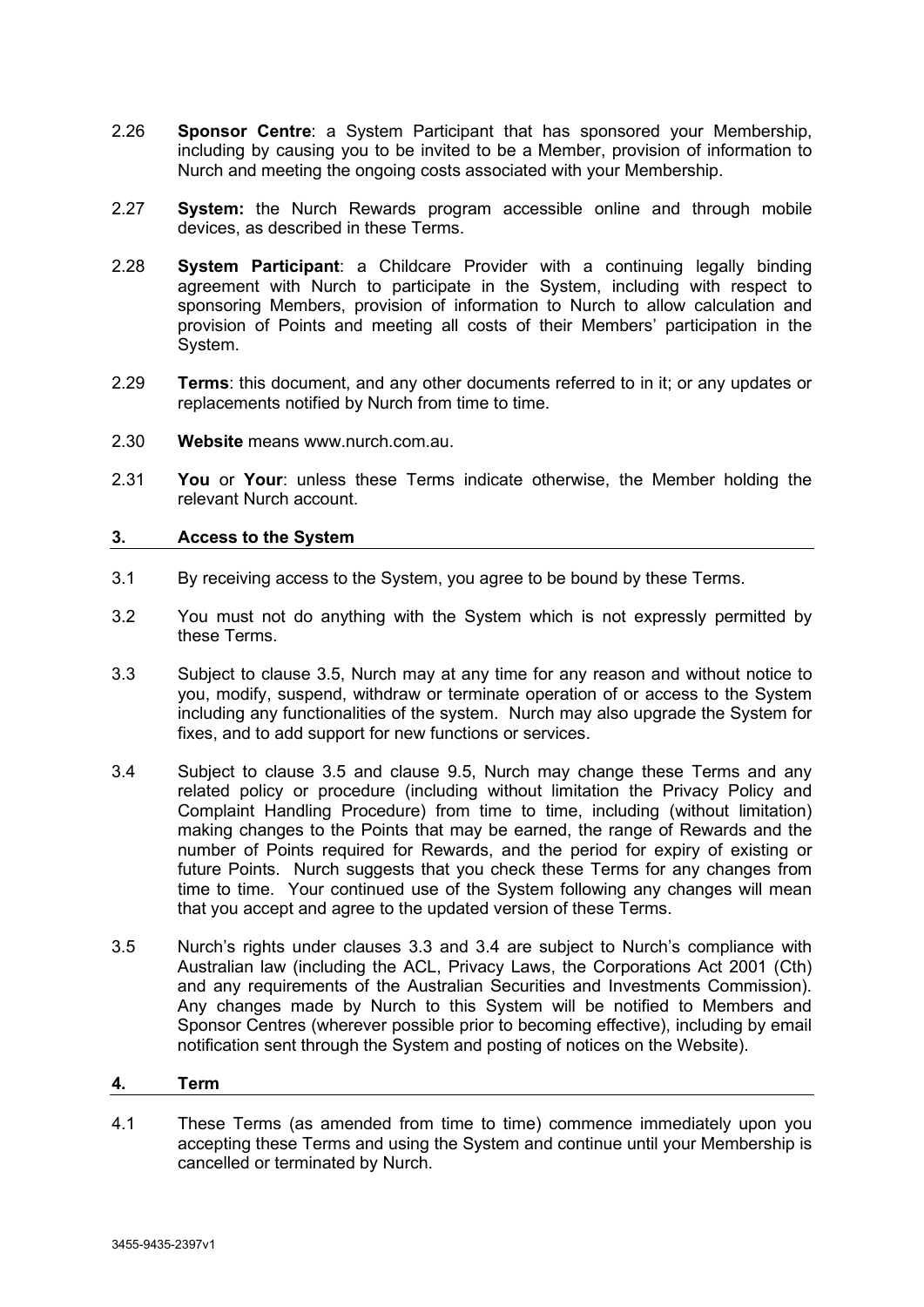4.2 Your Membership may be cancelled or terminated if your Sponsor Centre ceases to Sponsor your Membership or the arrangements with your Sponsor Centre are terminated or suspended, and as otherwise provided for by clause [17.](#page-12-2)

# <span id="page-4-0"></span>**5. Sponsored Membership**

- 5.1 Your Membership in the System is sponsored by your Sponsor Centre who will meet all costs of your participation in the System; but is otherwise free of charge to you as a Member.
- 5.2 You will be responsible for any third party fees and charges incurred by you in relation to accessing the System, including all fees payable by you to your Sponsor Centre.
- 5.3 You may apply to be a Member of the System if you have an Enrolled Child with a System Participant and they have elected to become your Sponsor Centre, by causing you to receive an invitation to Membership, or as otherwise agreed between you, your Sponsoring Centre and Nurch.
- 5.4 To become a Member, you must register online and accept these Terms.
- 5.5 Nurch may refuse your application for Membership for any reason.
- 5.6 Memberships are tied to your Sponsor Centre, are not transferable between System Participants and remain the property of Nurch.
- 5.7 Your Sponsor Centre is solely responsible for activating, allocating or disabling a Membership Class towards your membership and informing Nurch about your allocated Membership Class. Once activated, allocated or disabled by your Sponsor Centre, Nurch is solely responsible to apply the necessary changes towards your Membership.
- 5.8 The scale of Membership Classes and applicable multipliers are contained in clause [7.3](#page-6-0) and published on the Website, and may change from time to time.

### <span id="page-4-1"></span>**6. Personal Member Account**

- 6.1 You will be able to use your personal account through the Portal (by logging on with the email and password set by you) to:
	- (a) view your Points balances, transaction history, Membership Class and Membership Credits;
	- (b) view personalised offers and Promotions (made available to you by your Sponsor Centre) that you are currently participating in;
	- (c) use your Points to redeem Rewards; and
	- (d) lodge a complaint and access dispute resolution processes.
- 6.2 If any information stored in the System regarding you or your child(ren) is incorrect in any way, you should contact your Sponsor Centre to resolve the matter.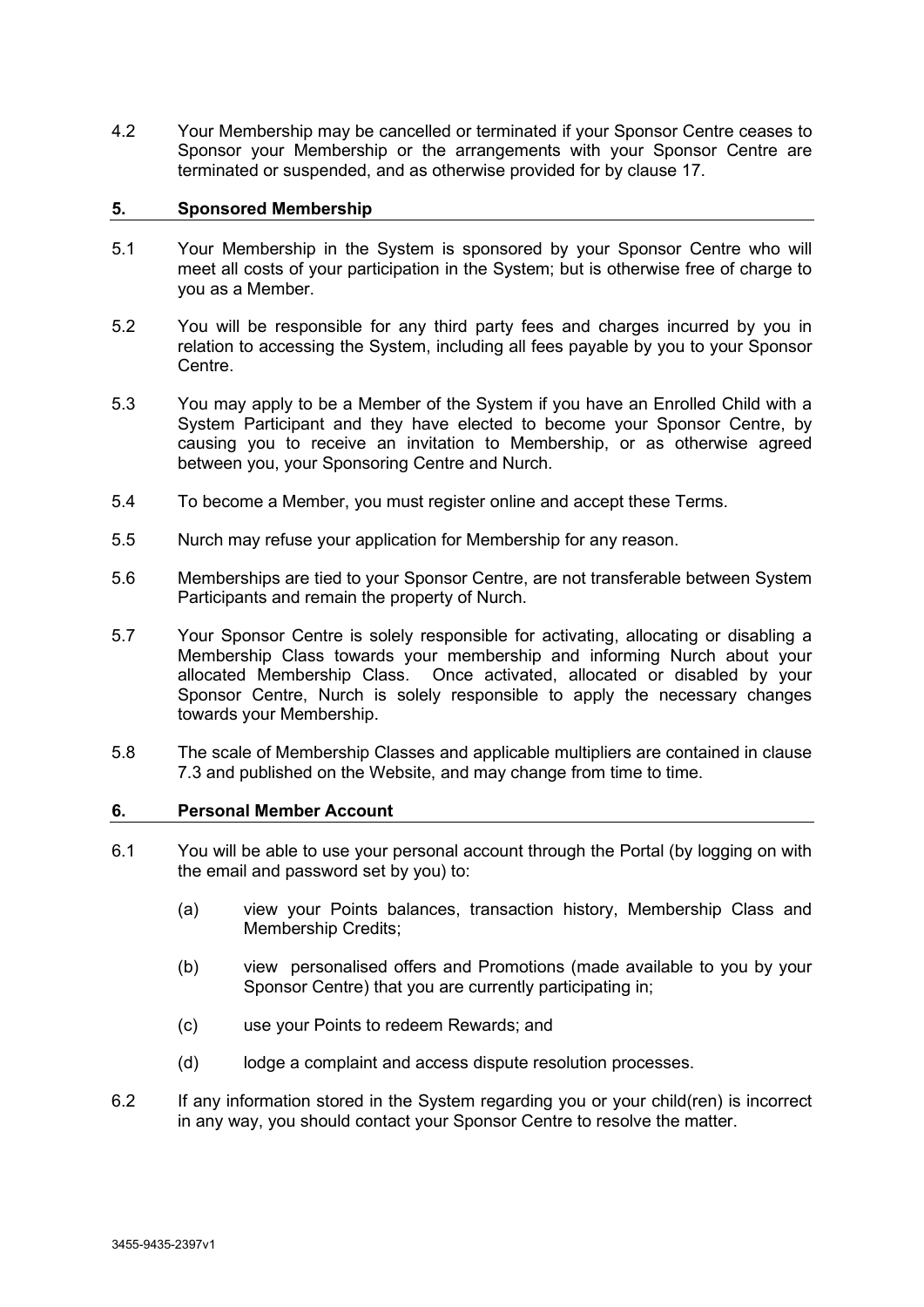# <span id="page-5-0"></span>**7. Points**

7.1 You may earn Points by transacting directly with your Sponsor Centre who will purchase Points on your behalf.

# <span id="page-5-1"></span>7.2 **Points Table**

The types of Points available and the manner in which they are earned by or allocated to you may vary from time to time and presently comprise:

| <b>Point Type</b>                                  | <b>Manner Earned</b>                                                                                                                                                                                                                                                                                                                                         | <b>Base number</b>                                                                                                                                                                                | <b>Class</b><br><b>Multiplier</b><br>applied?                                          |
|----------------------------------------------------|--------------------------------------------------------------------------------------------------------------------------------------------------------------------------------------------------------------------------------------------------------------------------------------------------------------------------------------------------------------|---------------------------------------------------------------------------------------------------------------------------------------------------------------------------------------------------|----------------------------------------------------------------------------------------|
| <b>General</b><br><b>Points</b>                    | Based on your average daily<br>OOP for bookings attended<br>and fully paid for (see clause<br>$7.5$ ).                                                                                                                                                                                                                                                       | 1 Point for each \$1.00<br>of OOP paid.                                                                                                                                                           |                                                                                        |
| <b>Promotional</b><br><b>Points</b>                | The number of<br>Additional points earned for<br>promotional days attended<br>General Points you<br>and paid for, if you have<br>are otherwise eligible<br>successfully accepted<br>to earn on the<br>a<br>linked Promotion.<br>promotional day<br>multiplied by the<br>applicable multiplier<br>set out in the terms<br>and conditions of the<br>Promotion. |                                                                                                                                                                                                   | Yes - But only<br>if Class<br>Multiplier is<br>higher than<br>Promotion<br>multiplier. |
| <b>Special</b><br><b>Occasion</b><br><b>Points</b> | Additional points that may be<br>purchased on your behalf by<br>your Sponsor Centre, at their<br>discretion, if your Enrolled<br>Child attends the Sponsor<br>Centre during the week of a<br>special day (such as their<br>birthday).                                                                                                                        | Purchased at the<br>Sponsor Centre's<br>discretion, as a bonus<br>to you and your child.<br>Promotion must have<br>been offered by your<br>Sponsor Centre and<br>successfully accepted<br>by You. | No                                                                                     |
| Ambassador<br><b>Points</b>                        | Additional points that may be<br>purchased on your behalf by<br>your Sponsor Centre, at their<br>discretion,<br>for<br>example<br>because of your support of<br>or referrals to the Sponsor<br>Centre.                                                                                                                                                       | Purchased<br>the<br>at<br>Sponsor<br>Centre's<br>discretion, as a bonus<br>to you.                                                                                                                | No                                                                                     |
| <b>ADR Points</b>                                  | Points<br>that<br>be<br>may<br>purchased on your behalf by<br>your Sponsor Centre<br><b>or</b><br>allocated by Nurch (free of<br>charge)<br>an agreed<br>as<br>resolution to a dispute or<br>complaint.                                                                                                                                                      | Variable<br>to<br>circumstances.                                                                                                                                                                  | No                                                                                     |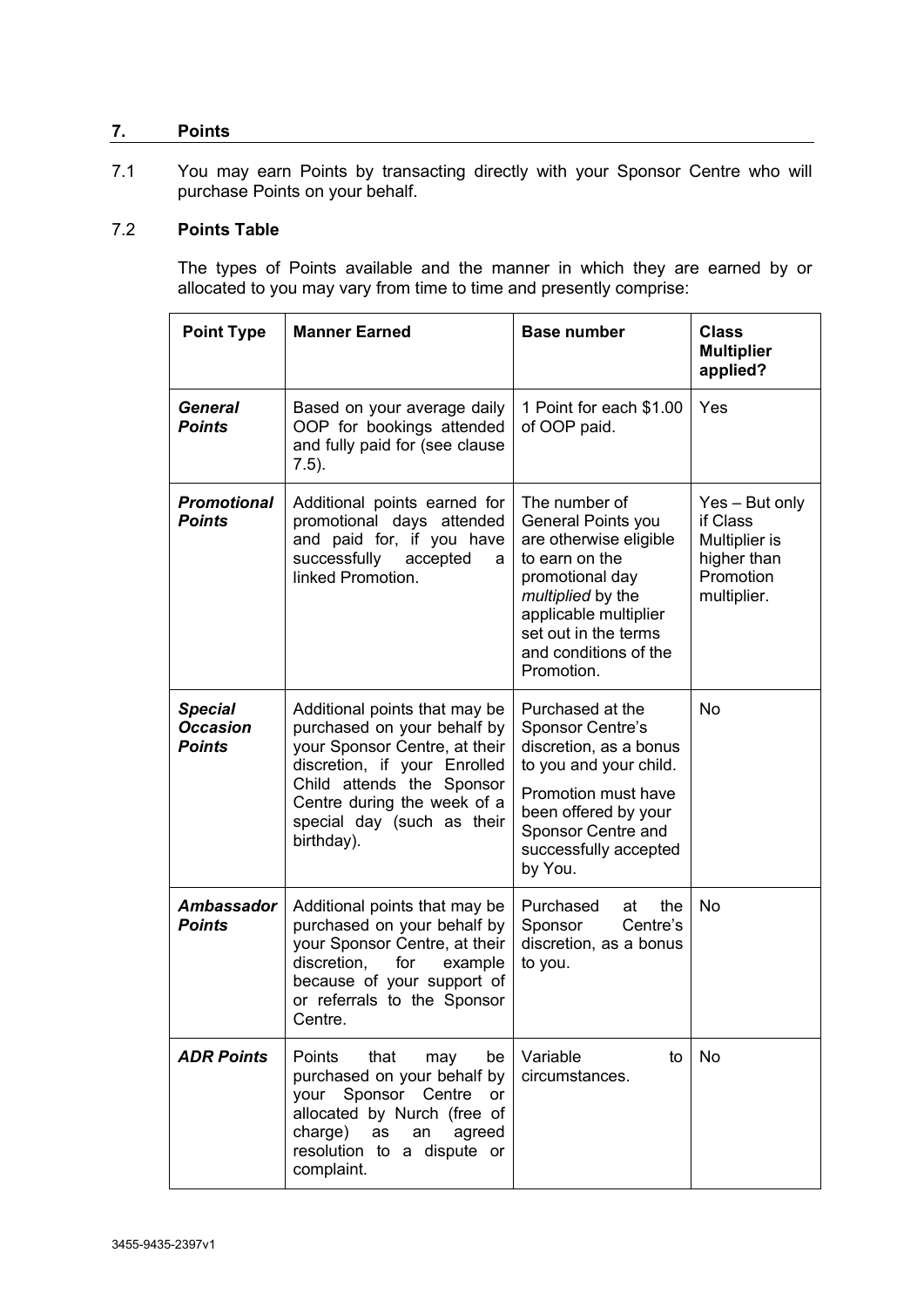# <span id="page-6-0"></span>7.3 **Membership Classes and Membership Credits**

- (a) The base number of points shown in the Points Table above may change depending on your Membership Class and relevant multiplier.
- (b) Your Membership Class is initially set by your Sponsor Centre, failing which it defaults to the lowest class. Your ability to advance to the next Membership Classes is then determined by the accumulation of Membership Credits.
- (c) Membership Credits will be awarded on the basis of scheduled bookings irrespective of payment or attendance, as follows:
	- (i) Full Day Bookings shall earn 1 Membership Credit;
	- (ii) Partial-Day Bookings shall earn 0.5 Membership Credits.
- (d) Membership Classes and class multipliers may vary from time to time, and are presently set at:

| <b>Membership Class</b> | <b>Membership Credits</b><br>(based on days attended)                                                   | <b>Class Multiplier</b>                                                              |
|-------------------------|---------------------------------------------------------------------------------------------------------|--------------------------------------------------------------------------------------|
| <b>Bronze</b>           | $0 - 99$                                                                                                | 1x                                                                                   |
| Silver                  | $100 - 299$                                                                                             | 1.25x                                                                                |
| Gold                    | $300 - 499$                                                                                             | 1.5x                                                                                 |
| Platinum                | 500 or more                                                                                             | 2x                                                                                   |
| Diamond                 | Not applicable $-$ This Membership<br>Class can be applied at the<br>discretion of your Sponsor Centre. | Up to a maximum of<br>30x<br>To be set at your<br>Centre's<br>Sponsor<br>discretion. |

### <span id="page-6-2"></span>7.4 **Inactive Memberships – suspension and closure**

- (a) If your Sponsor Centre does not record any bookings for any of your Enrolled Child(ren) for a period of 12 consecutive months your Membership will become suspended, your Membership Credits will expire and your Nurch account will be closed in accordance with the Closing Procedure.
- (b) Subject to Your Sponsor Centre paying any applicable fees to Nurch, your Sponsor Centre has sole discretion to reinstate your Membership after it has been suspended or closed and can (at its sole discretion) restore your Membership Credits or choose an appropriate Membership Class for your reinstated Membership.

### <span id="page-6-1"></span>7.5 **Points Calculation – General**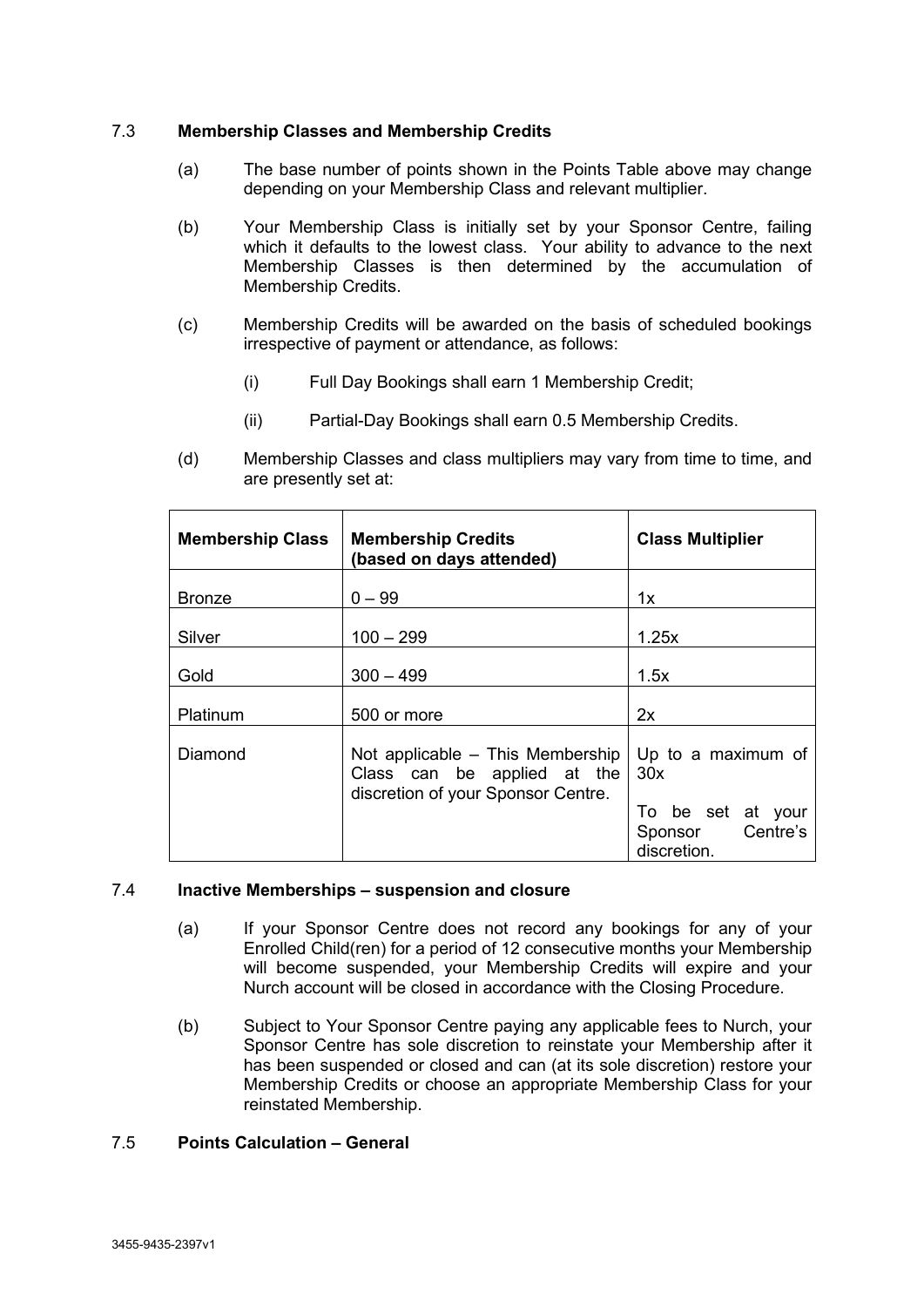- (a) General Points and Promotional Points (and if expressly stated in a Promotion the Points that may be earned through that Promotion), are calculated on the basis of the daily average OOP that you paid to your Sponsor Centre during each Billing Cycle for each of your Enrolled Children.
- (b) Your daily average OOP for a Billing Cycle is calculated (per Enrolled Child) by your Sponsor Centre by *dividing* the total dollar value of your OOP (per Enrolled Child) *by* the number of OOP Days.
- (c) Nurch is entitled to rely absolutely on the daily average OOP amount (as a dollar value) supplied by your Sponsor Centre to calculate your Points.
- (d) Nurch will calculate your Points by reconciling this dollar value against days scheduled to attend in the order of days attracting the highest multiplier, to the lowest (based on all Promotions in which the Member participated).

*Example 1: if you have one child that attends the Sponsor Centre for three days from Monday to Wednesday during the Billing Cycle and your total OOP for that Billing Cycle is \$150, you will earn a minimum of 50 Points for the three days of attendance recorded during that Billing Cycle, being a total of 150 Points.*

# 7.6 **Points Calculation** – **Promotional and Class Multipliers**

Your Points earned on each day of the Billing Cycle (in accordance with clause [7.3](#page-6-0) and [7.5\)](#page-6-1) may be multiplied in accordance with the following factors (without limitation):

(a) **Promotional multiplier**: your Sponsor Centre may elect to request that Nurch apply a promotional multiplier to any Points you may earn on particular days or events.

> *Example 2: Using Example 1 above, if you participated in a Promotion run by your Sponsor Centre offering 5x Points for attendance on the Monday, your Points earned for the Monday (i.e. 50 Points) will be multiplied by 5 and added to the remaining Points earned on the Tuesday and Wednesday; resulting in a total of 350 Points during that Billing Cycle.*

- (b) **Membership Class multiplier**: If indicated in the Points Table in clause [7.2,](#page-5-1) your Points will be multiplied by the multiplier that applies to your designated Membership Class only if there is no other higher promotional multiplier in relation to that OOP Day, as determined by the Sponsor Centre and assigned to you via the System. Not all types of Points are subject to the Membership Class multiplier (refer to clause [7.2\)](#page-5-1)
- 7.7 It is the responsibility of the Sponsor Centre to inform you of Promotions available by initiating notices to you through the System.
- 7.8 By providing information to Nurch regarding your usage of the Sponsor Centre's services and your OOP, your Sponsor Centre represents and warrants to Nurch (under the terms of the Reward System Agreement) that:
	- (a) all information provided by the Sponsor Centre is accurate and complete such that Nurch may rely on it absolutely; and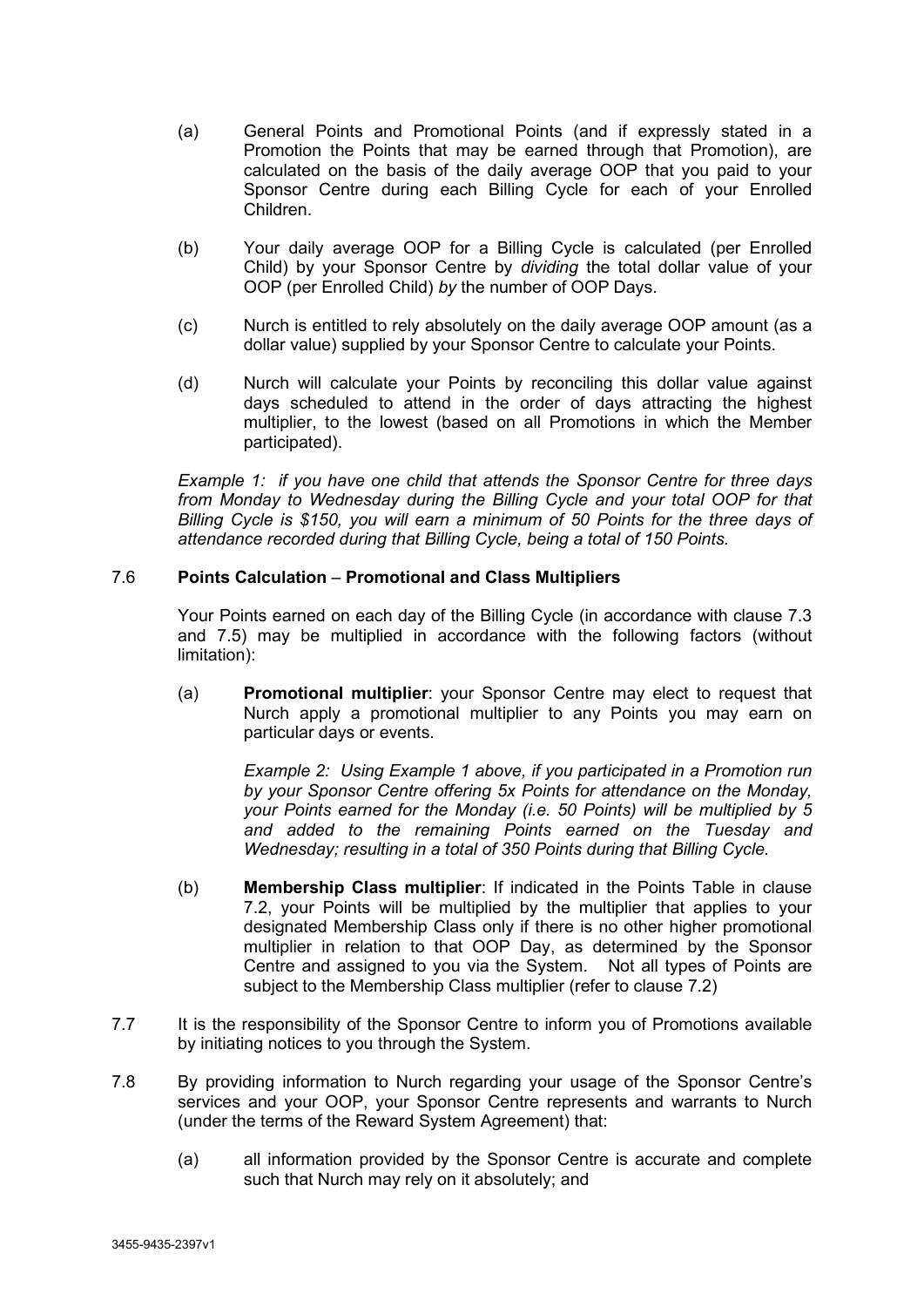- (b) your OOP has been paid to the Sponsor Centre and all calculations of OOP and daily average OOP are correct at the time provided.
- 7.9 Nurch takes full responsibility for calculating the Points that you will receive (based on data provided by the Sponsor Centre), but expressly disclaims all liability and responsibility for calculating the dollar value of your OOP or daily average OOP (which you acknowledge is the sole responsibility of your Sponsor Centre under the terms of their Reward System Agreement).
- 7.10 You may check your Points balance through the System. Nurch may also, at its sole discretion, periodically send you a Points summary statement using the contact details you provided.
- <span id="page-8-0"></span>7.11 Points cannot be transferred, sold, or given to any other person or Member.

#### **8. When Points are allocated**

- 8.1 Nurch will not and is not obliged to recognise any Points for a Billing Cycle until such time as all fees connected with your Membership and referable to that Billing Cycle have been paid for in full by your Sponsor Centre.
- 8.2 Nurch is not responsible for determining your eligibility for Points or reconciliations of your Points against bookings with, and invoices issued by your Sponsor Centre.
- 8.3 In allocating Points, Nurch relies solely on information and payments provided to it by your Sponsor Centre.
- 8.4 Points purchased and applicable Membership Classes are solely at the discretion of your Sponsor Centre and Nurch makes no representations in relation to eligibility or policies adopted by your Sponsor Centre.
- 8.5 The allocation of Points will generally take up to 14 days following the end of a Billing Cycle, but may take longer.
- <span id="page-8-4"></span>8.6 If your Sponsor Centre has not paid these fees when due in accordance with their Rewards System Agreement, Nurch may (but is not obliged to) commence debt collection processes. In the event that the fees are subsequently recovered, Nurch will recognise the Points to which they relate as soon as practicable thereafter.

### <span id="page-8-1"></span>**9. Redeeming Points**

- 9.1 You may only redeem Points after the Points have been allocated to you by Nurch.
- 9.2 Once sufficient Points are allocated to you, you may redeem your Points in return for a Reward.
- 9.3 Subject to any minimums specified by Nurch, Points may be redeemed for their Redemption Value.
- <span id="page-8-2"></span>9.4 Subject to clause [9.5,](#page-8-3) the minimum Redemption Value is \$10.00, or as otherwise determined by Nurch (and notified to Members and System Participants) by from time to time (**Minimum Redemption Value**).
- <span id="page-8-3"></span>9.5 You acknowledge that Nurch may change the Redemption Value but must: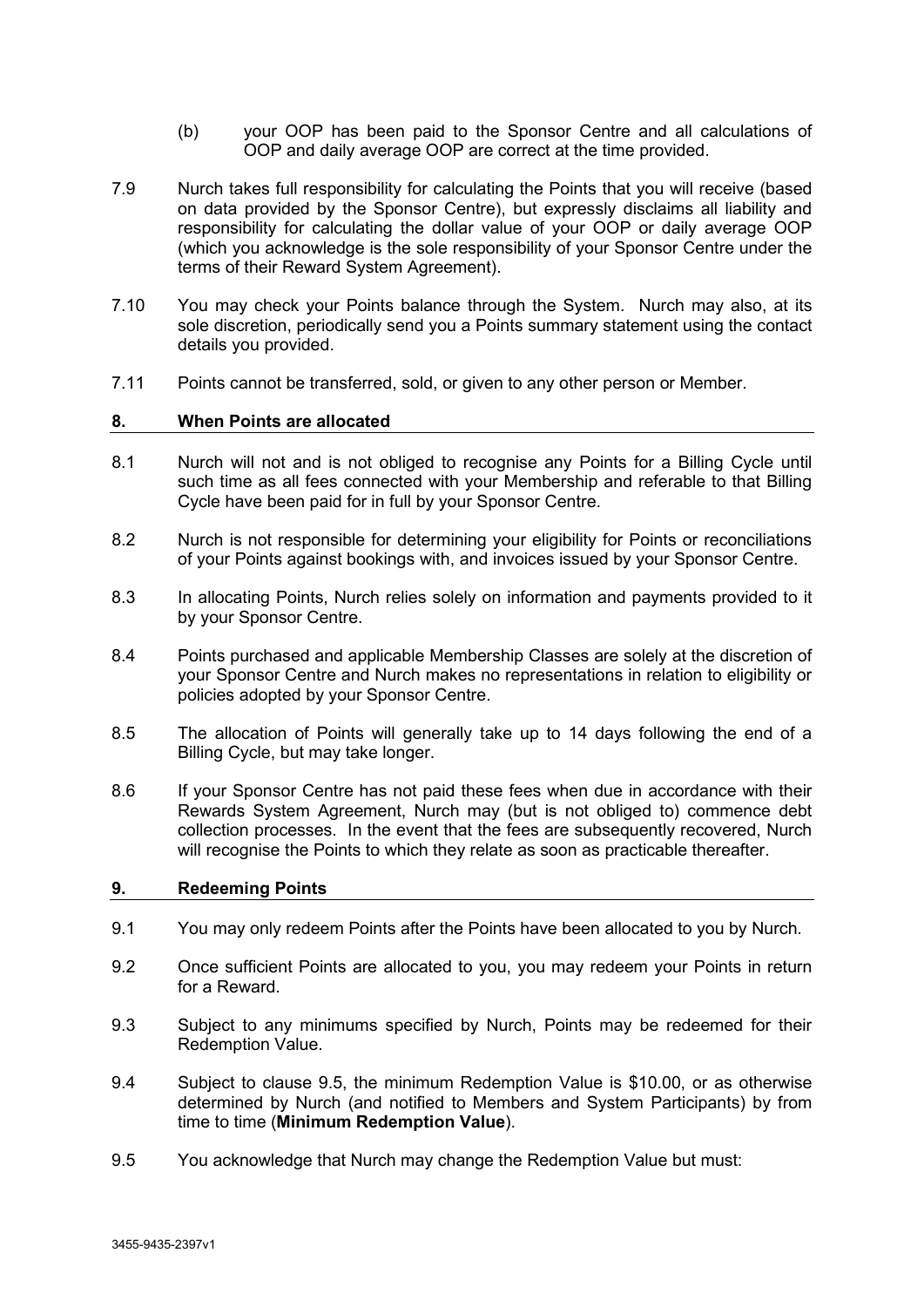- (a) give You at least five (5) Business Days prior written notice of the change and of the date of effect of the change (**Effective Date**); and
- (b) convert the balance of unredeemed Points, as at the Effective Date, into a number of Points that will maintain the same dollar value of Rewards for which those Points may be redeemed under the changed Redemption Value. *For example, if a current Redemption Value exists of 300 Points for \$10.00 and is changed to 330 Points for \$10.00, all of the unredeemed Points as at the date of the change would be increased by 10% so that 300 Points would become 330 Points.*
- 9.6 Details of Rewards available upon redemption of Points are available through the System.
- 9.7 The Rewards available for you to redeem are:
	- (a) subject to the terms and conditions attached to the Rewards, as imposed by any relevant third party supplier (or by Nurch as reasonably necessary to protect the legitimate interest of Nurch, including for example in the efficient and sustainable operation of the System) from time to time; and
	- (b) dependent upon the availability of the particular Rewards from time to time.
- 9.8 Nurch is not responsible to you if any Rewards are unavailable for you to redeem from time to time.
- 9.9 You acknowledge and agree that Nurch is merely the provider of access to the System and is not the supplier of any Rewards.

### <span id="page-9-0"></span>**10. Rewards and Delivery**

- 10.1 Unless otherwise stipulated, all Rewards available through the System shall be nonreloadable, not redeemable for cash and able to be used in one or more transactions at a single merchant only.
- 10.2 Once your Points are redeemed and the Reward is delivered to you the Reward (and any loss, theft or misuse) is at your risk. All Rewards capable of electronic delivery will be delivered by email to the email address stored in the System. You will be prompted to confirm any email or physical delivery address before finalising the redemption of your Reward and Nurch will be absolutely entitled to rely on that confirmation. Nurch is not responsible for any loss or theft during electronic delivery or postage.
- 10.3 Nurch shall take all reasonable steps to ensure that any Rewards available through its System:
	- (a) that are subject to any expiry, have the expiry date prominently displayed;
	- (b) are not subject to any post-supply fees; and
	- (c) are otherwise compliant with the ACL.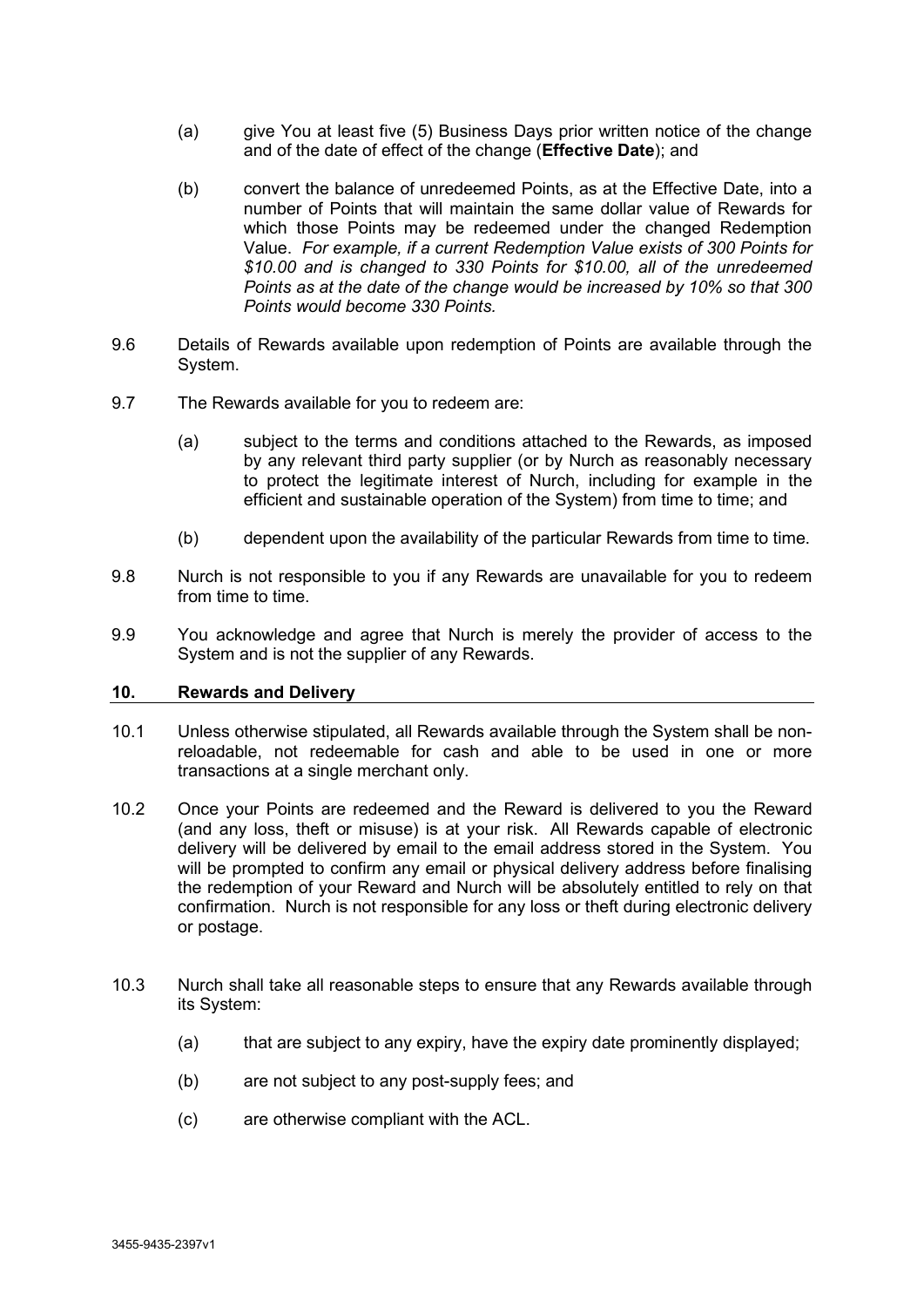# <span id="page-10-2"></span><span id="page-10-0"></span>**11. Automatic redemption of unredeemed Points**

- 11.1 If you do not redeem your Points within 12 months from the date of your last recorded attendance at your Sponsor Centre, your Points may be automatically redeemed by Nurch for their Redemption Value as follows:
	- (a) if the total amount of unredeemed Points exceeds the Minimum Redemption Value, you will be provided with an electronic gift card or voucher (non-reloadable and not redeemable for cash) redeemable with any merchant of Nurch's choosing, for a value equivalent to the Redemption Value of the unredeemed Points rounded down to the nearest Minimum Redemption Value, with any left over unredeemable Points to be **Donated.** *(For Example: If the Minimum Redemption Value is \$10.00 and you have Points worth \$35.00, you will receive a voucher valued at \$30.00 and the remaining \$5.00 will be donated)*; or
	- (b) if the total amount of unredeemed Points is less than the Minimum Redemption Value, Nurch must **Donate** the Redemption Value of the unredeemed points.
- 11.2 For the purpose of this clause [11,](#page-10-0) "**Donate**" or "**Donated**" means donated by Nurch to a child related charity, as nominated by Nurch from time to time (or, if agreed by Nurch in writing from time to time, your Sponsor Centre) or transferred to an account to await Donation. Nurch may holds funds to be Donated for up to 4 months to enable Donations to be made in an orderly fashion.
- 11.3 If all of your Points have been automatically redeemed in accordance with clause [11.1,](#page-10-2) Nurch will close your account. If this occurs your Membership Credits will also be forfeited, unless your account is reactivated in accordance with clause [7.4.](#page-6-2)

### <span id="page-10-1"></span>**12. Your obligations**

- 12.1 As a condition of using the System, you must:
	- (a) only use the System in accordance with the terms of this Agreement;
	- (b) act in accordance with all reasonable directions given by Nurch from time to time, including in respect of security of the System and your member account (see clause [13\)](#page-11-0);
	- (c) immediately inform your Sponsor Centre if:
		- (i) your personal details change (including, but not limited to, your address, email address or phone number);
		- (ii) you discover any problem with the System;
		- (iii) you suspect or have reasonable knowledge of an actual or potential data breach, as defined by the Privacy Laws;
		- (iv) you would like your details removed from your account;
	- (d) take all reasonable steps to ensure that no virus or cyber-security weakness is introduced into Nurch's systems or platforms; and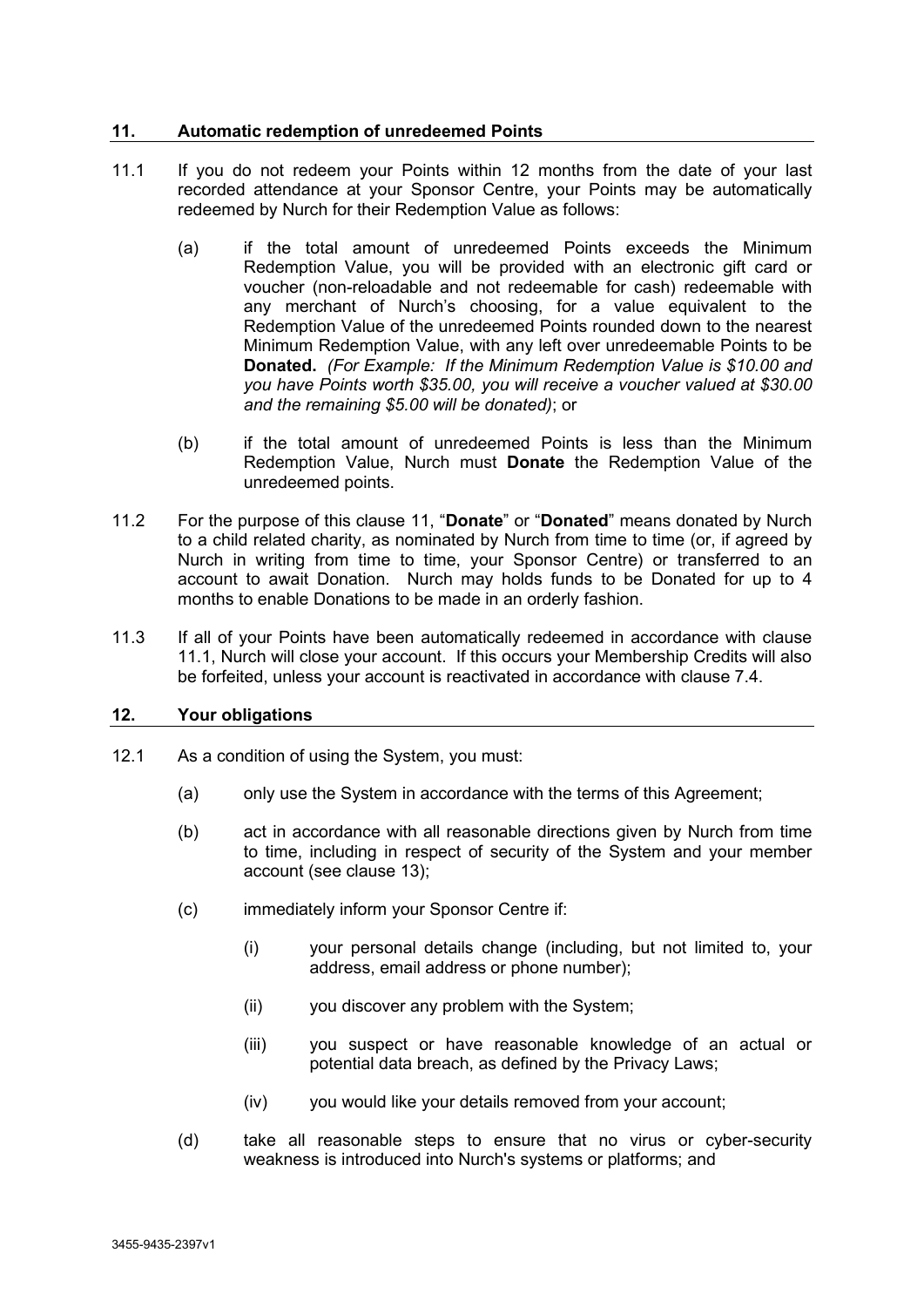(e) accept Nurch's Privacy Policy before accessing the System.

# <span id="page-11-0"></span>**13. System Security**

- 13.1 You are responsible for maintaining the confidentiality of the information you hold for your account, including your password, and for any and all activity that occurs under your account as a result of your failing to keep this information secure and confidential.
- 13.2 You must immediately notify Nurch of any unauthorised use of your account or password, or any other breach of security.
- 13.3 Nurch does not warrant and cannot ensure the security of any information or other data which you may transmit to Nurch. Any information or data which you transmit to Nurch is transmitted at your own risk.
- 13.4 Nurch reserves the right to remove your username or similar identifier in respect of your account if appropriate.
- 13.5 You may be able, through hypertext or other computer links, to gain access to other sites operated either by Nurch, its affiliates or other third parties ("**Linked Sites**") from time to time. Unless otherwise specified, the Linked Sites are not under Nurch's control. The Linked Sites may have different Terms and privacy requirements. Unless otherwise specified, Nurch is not responsible for the content of any Linked Sites, or any changes or updates to such sites. Nurch provide these links for your convenience only. You link to any such Linked Sites at your own risk. Nurch is not a party to any transaction between you and a Linked Site. Unless specified, Nurch does not sponsor, endorse, adopt, confirm, guarantee or approve of any material or representations made in those Linked Sites.

### <span id="page-11-1"></span>**14. Intellectual Property**

- 14.1 Subject to your compliance with these Terms, Nurch grants to you a personal nonexclusive, non-transferable free revocable licence to use the System for your personal use in accordance with these Terms.
- 14.2 Except as expressly provided in these Terms, no part of the System and no Content may be copied, reproduced, republished, uploaded, posted, publicly displayed, encoded, translated, transmitted or distributed in any way, or used for any commercial purpose without Nurch's prior written consent.
- 14.3 You will not, nor allow third parties on your behalf to:
	- (a) make and distribute copies of Content;
	- (b) attempt to copy, reproduce, alter, modify, reverse engineer, disassemble, decompile, transfer, exchange or translate the System; or
	- (c) create any kind of derivative works of the System.
- 14.4 Any Intellectual Property or improvements to it created from or arising out of the performance of these Terms or in connection with the use of System (whether attributable to Nurch, a Sponsor Centre or otherwise) will become and remain Nurch's property and immediately form part of the Nurch Intellectual Property.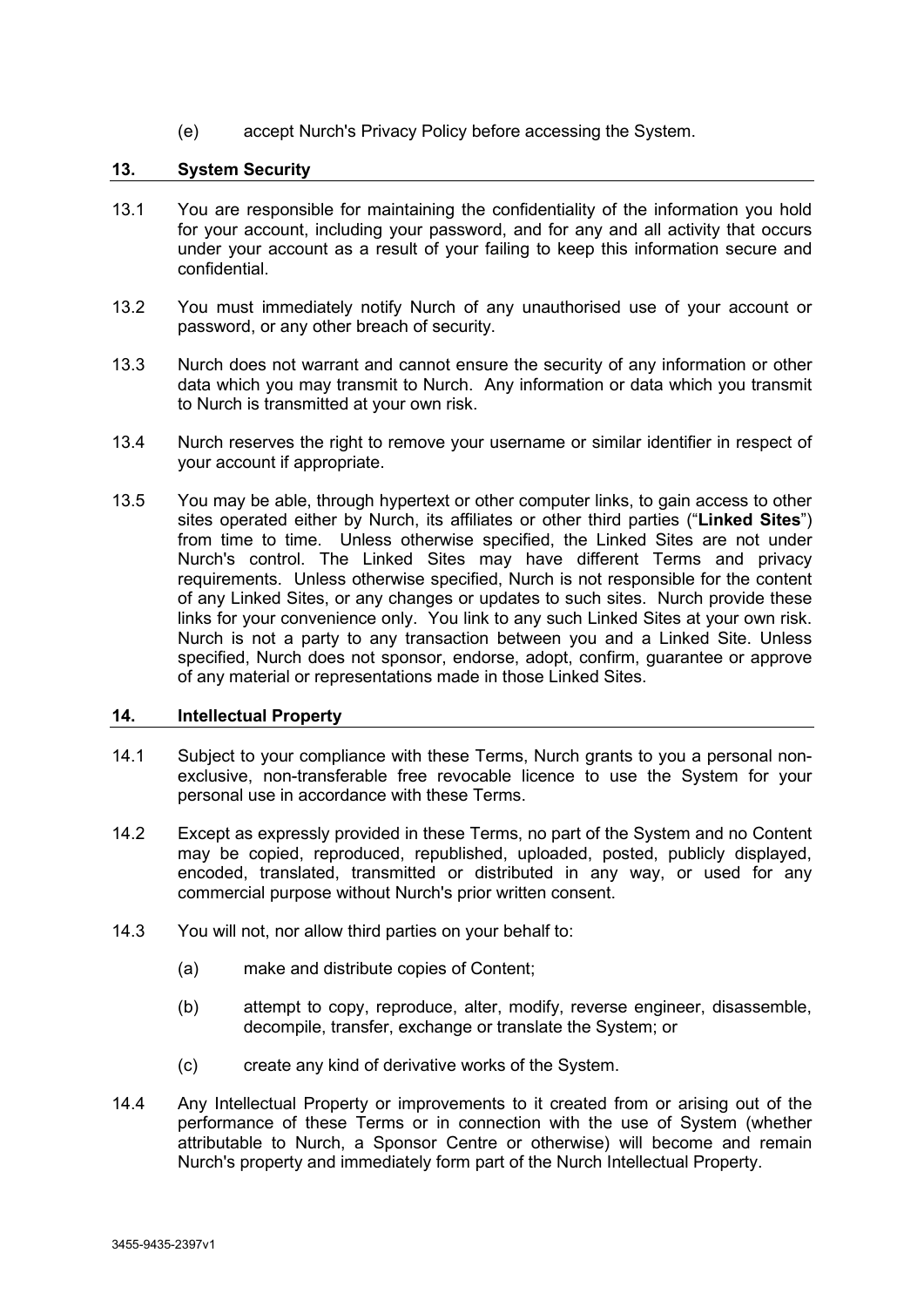14.5 If you become aware of any infringement or threatened infringement of Nurch Intellectual Property or of any passing off or of a claim by a third party in respect of Nurch Intellectual Property, you must immediately inform Nurch of such alleged infringement by notice in writing giving full particulars and must provide all necessary information and assistance if Nurch determines that a proceeding should be commenced or defended.

# <span id="page-12-0"></span>**15. Consent to collect information and Privacy**

- 15.1 Upon becoming a Member you acknowledge, agree and consent to Nurch collecting (and your Sponsoring Centre providing) the following information and Personal Information about you and your child(ren) including (without limitation):
	- (a) your full name, email address, telephone number, residential post code, the name of children under your guardianship, and the date of birth (day and month only) of your child(ren), and other information that maybe provided by your Sponsor Centre to Nurch, in order for Nurch to provide you with access to the System;
	- (b) Information regarding your child(ren)'s attendance at the Sponsor Centre, and the amount of OOP paid by you;
	- (c) any other information which you authorise us to collect in accordance with our Privacy Policy.
- 15.2 You also consent to Nurch collecting any other information about you and your Enrolled Children which you voluntarily enter into the System (including any delivery address provided to receive redeemed Rewards).
- 15.3 The Nurch Privacy Policy forms part of these Terms. The Nurch Privacy Policy sets out what personal information Nurch collects, how Nurch uses it, to whom Nurch may disclose it and what your privacy choices are. Nurch's Privacy Policy is available on Nurch's website or on request to Nurch at any time.

# <span id="page-12-1"></span>**16. Data Collection**

- 16.1 You agree and acknowledge that any information or data supplied to Nurch by your Sponsor Centre (whether through the System or otherwise) may be supplied via a third party intermediary or via third party software.
- 16.2 You further agree and acknowledge that Nurch is not responsible for examining or evaluating the content or accuracy of any third party material, including any material, information or data provided by your Sponsor Centre, and that Nurch does not warrant and, to the fullest extent permitted by law, will not have any liability or responsibility for any third party material.

# <span id="page-12-2"></span>**17. Termination**

- 17.1 Nurch may terminate your Membership immediately and without notice where you:
	- (a) fail to comply with these Terms;
	- (b) provide misleading information or make any misrepresentation to Nurch or to your Sponsor Centre in connection with the System;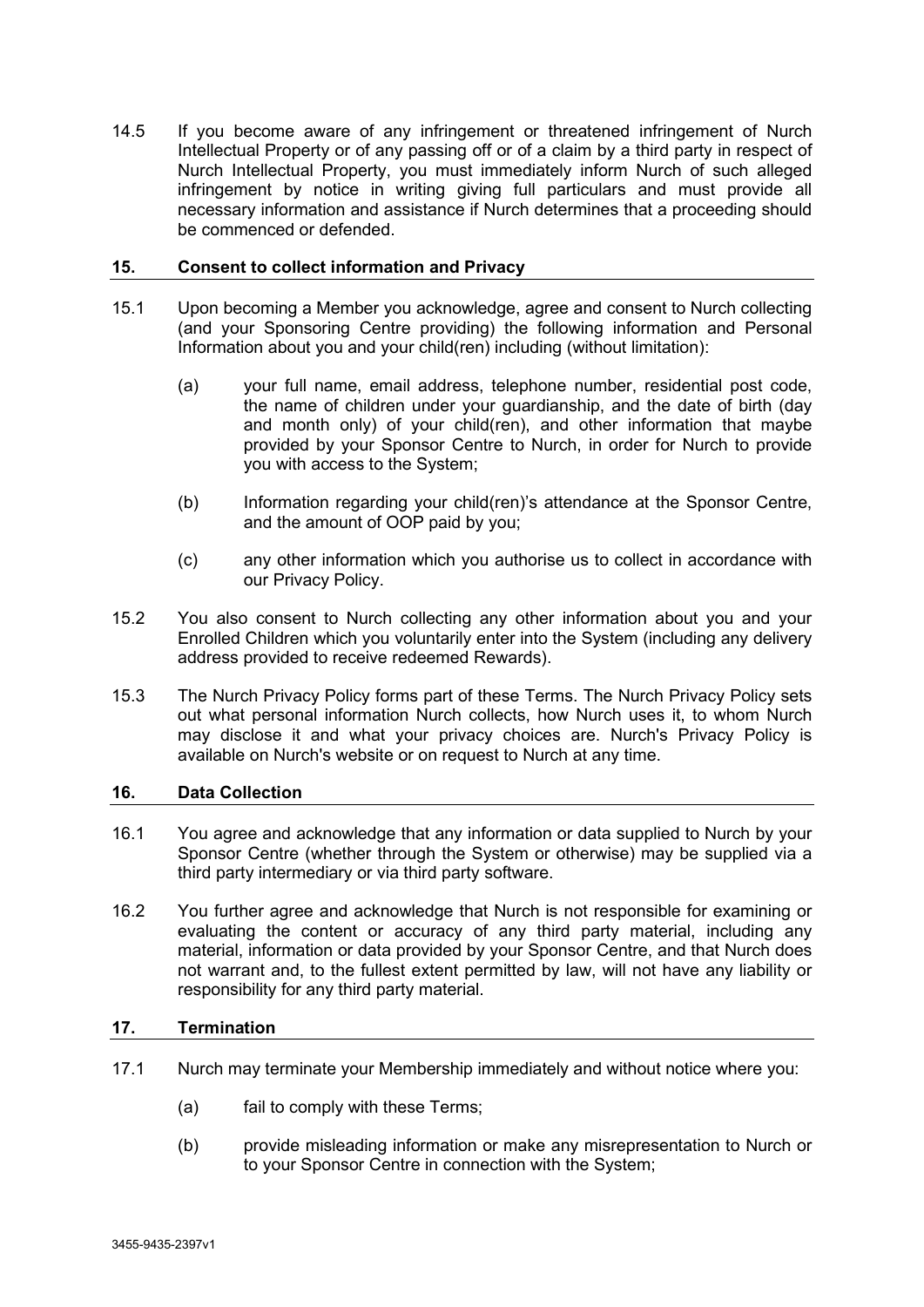- (c) are abusive or offensive to any of your Sponsor Centres' staff;
- (d) do anything to bring Nurch or the System into disrepute;
- (e) at any other time for any reason in Nurch's sole discretion (acting reasonably).
- 17.2 Nurch will immediately terminate your Membership without prior notice to you if the Rewards System Agreement between Nurch and your Sponsoring Centre is terminated for any reason.
- 17.3 You may terminate your Membership at any time and for any reason by contacting Nurch, provided you are the Member who initiated your account.
- <span id="page-13-3"></span>17.4 Your rights on termination are provided for in clause [18,](#page-13-0) including in respect of the closing procedure that will apply, and the impact on your redemption rights.
- 17.5 If your Membership is terminated in accordance with this clause [17](#page-12-2) you will not be eligible to have your Membership Credits restored in accordance with clause [7.4](#page-6-2) or otherwise.

# <span id="page-13-1"></span><span id="page-13-0"></span>**18. Effects of Termination**

- 18.1 Termination of these Terms does not relieve a party of liability to the other party in respect of rights or remedies of the other party which have accrued prior to termination.
- 18.2 Notwithstanding clause [18.1,](#page-13-1) on termination of these Terms:
	- (a) the rights and licenses granted to you will immediately terminate and you must immediately cease using the System;
	- (b) you will immediately cease to be entitled to earn Points and (subject to clause [18.3\)](#page-13-2) to redeem Points on the System;
	- (c) the closing procedure in clause [18.3](#page-13-2) will be followed; and
	- (d) you will not be entitled to any compensation from Nurch for any loss suffered by you resulting from the termination of your Membership, including any entitlements to any benefit or compensation, other than as expressly provided for in clause [18.3.](#page-13-2)

# <span id="page-13-2"></span>18.3 **Closing procedure and your closing rights**:

If your Membership has been terminated in accordance with these Terms:

- (a) the System will send a notice to your email address indicating the reason for your termination and termination date (**Termination Notice**):
- (b) Nurch will then have a period of 30 days to ensure that any Points due to you have been allocated to your account (subject to payment by your Sponsor Centre and to clause [8.6\)](#page-8-4) and to send you a statement of your final Points balance (**Closing Statement**); and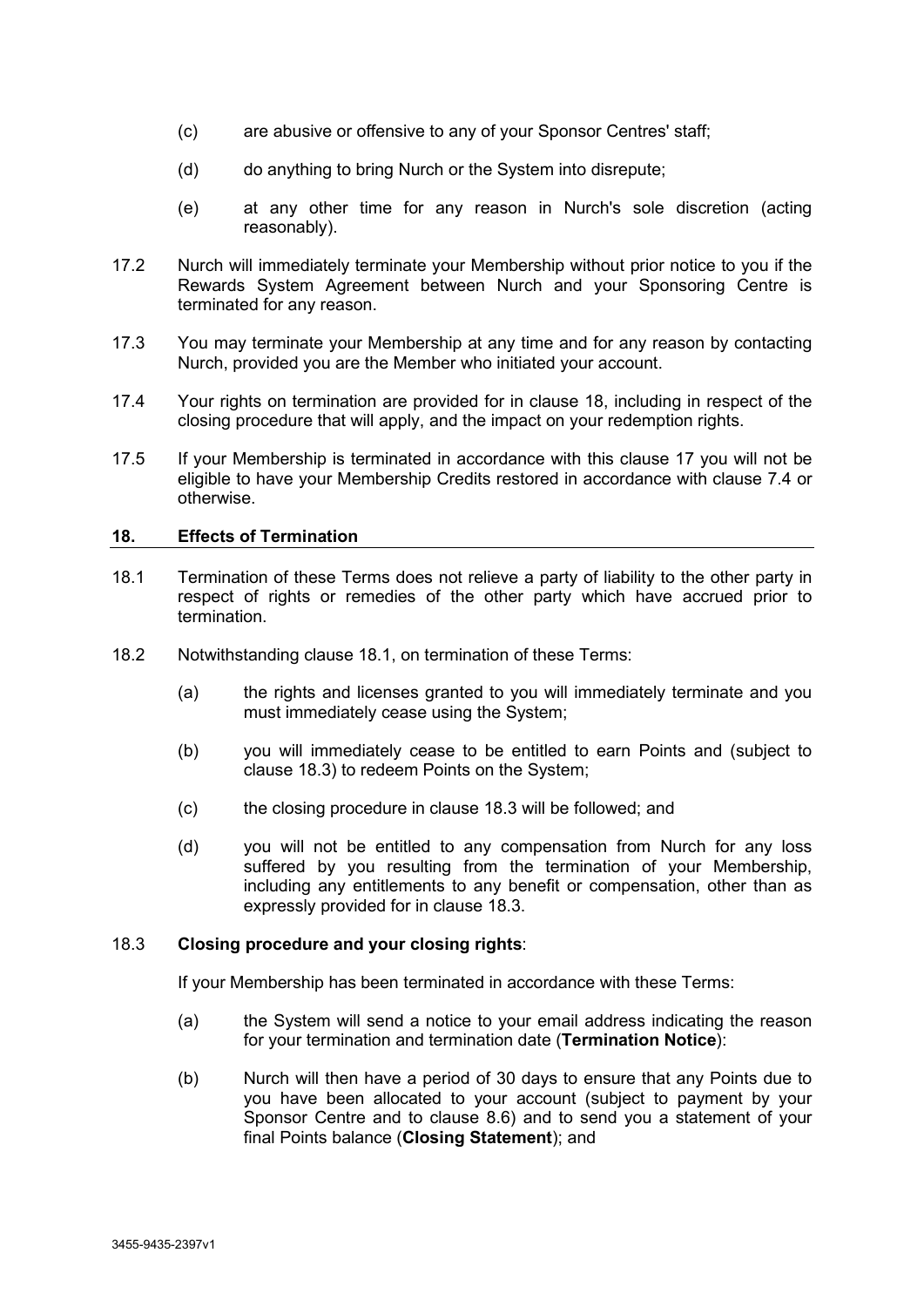(c) You will then have a period of 14 days following receipt of your Closing Statement to redeem your Points in accordance with clause [9;](#page-8-1) failing which your Points will be dealt with in the manner provided by clause [11.1.](#page-10-2)

# <span id="page-14-0"></span>**19. Limitation of Liability**

- 19.1 Nurch will not be liable to you for the termination of the System for any reason whatsoever, including (without limitation) for any Points in your account at the time of termination (other than to deal with those Points in accordance with clause [17.4\)](#page-13-3).
- 19.2 Except where prohibited by law:
	- (a) Nurch will not be liable for any indirect, special, punitive, exemplary or consequential losses or damages of whatsoever kind arising out of your use of or access to the System, or your provision of Membership details to any third party, including the Sponsor Centre; or
	- (b) loss of profit, loss of profit or loss of business opportunity, whether or not in the contemplation of the parties,

whether based on breach of contract, tort, product liability or otherwise.

- 19.3 Nurch is not liable to you for any damage or alteration to your equipment including but not limited to computer equipment, handheld device or mobile telephones as a result of the installation or use of the System.
- 19.4 Nothing in these Terms limits your rights under the ACL. Any liability Nurch may have to you in negligence, breach of contract or otherwise, and all conditions and warranties as to the condition, suitability, quality, fitness or safety of any goods or services supplied by Nurch whether express or implied by statute, are excluded to the extent permitted by law, and, where liability cannot be excluded, Nurch's liability to you will in all cases be limited to:
	- (a) the cost of re-supplying the goods or services or repairing, or paying the costs of repairing, the goods;
	- (b) reinstating number of Points in dispute; or,
	- (c) where the dispute relates to a Reward, the number of Points required to redeem the Reward.
- 19.5 Any tax, liability, or duty you may incur arising from your participation in the System is your sole responsibility.

### <span id="page-14-1"></span>**20. Disclaimer of Warranties**

- 20.1 Other than those implied by law and which cannot be excluded the System is provided "as is" and "as available" without warranty of any kind. Nurch will use reasonable efforts to make the System available at all times, however the quality and availability of the System may be affected by factors outside Nurch's reasonable control such as your internet connection or other network issues.
- 20.2 To the maximum extent permitted by law Nurch disclaims all express and implied warranties with regard to the System including accuracy, merchantability and fitness for particular purpose. The use of the System and the Content is at your own risk.